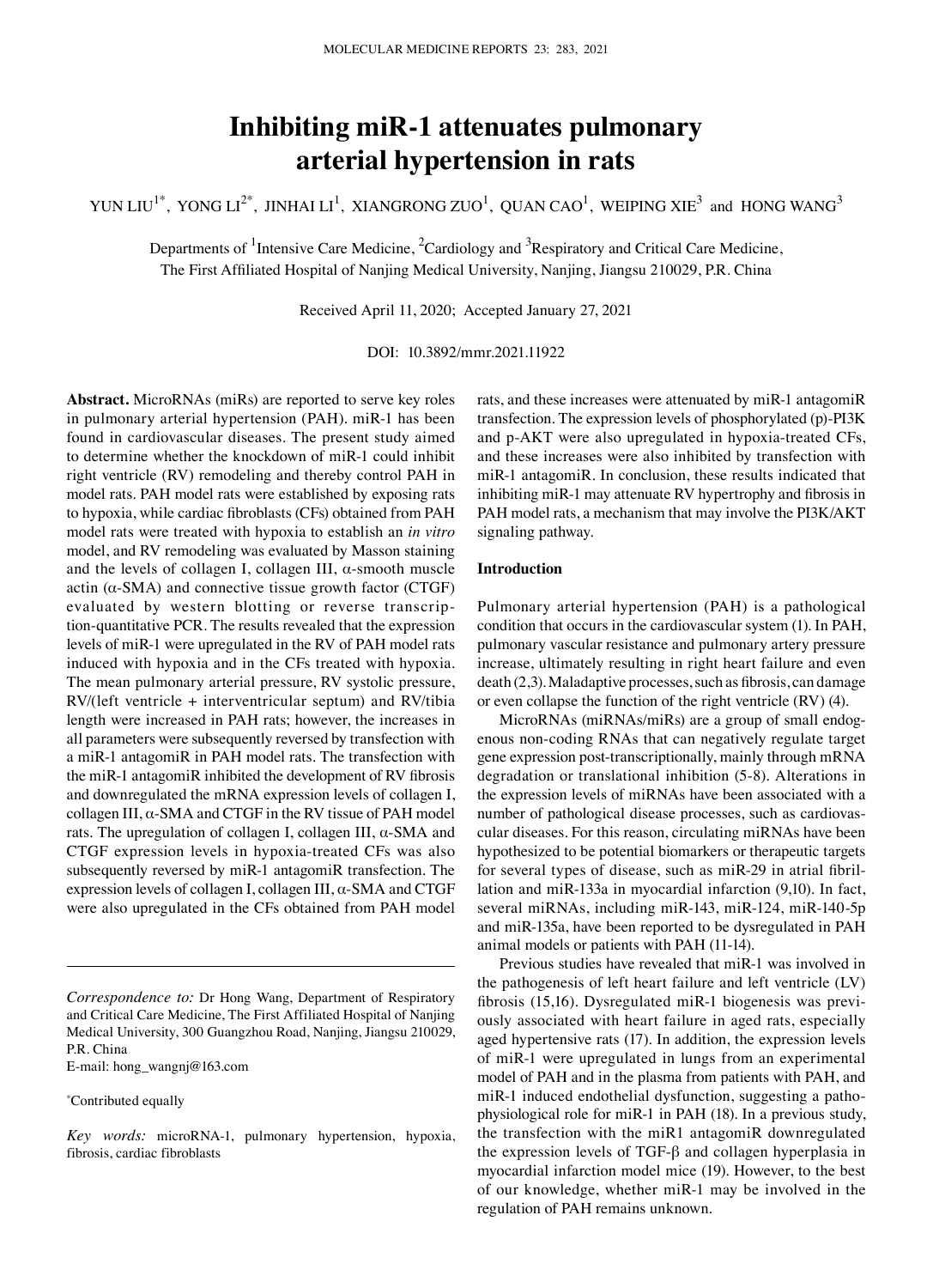The PI3K/AKT signaling pathway was discovered to be involved in the regulation of cardiac fibrosis (20). A previous study revealed that miR‑132 activated the PI3K/AKT signaling pathway by downregulating PTEN expression levels, thus inhibiting apoptosis and facilitating cardiomyocyte proliferation and cardiac fibrosis in dilated cardiomyopathy model rats (21). However, whether the PI3K/AKT signaling pathway may be involved in the regulatory effects of miR-1 on cardiac fibrosis in PAH remains unclear.

The present study aimed to determine whether the knockdown of miR‑1 could counter PAH through attenuating RV fibrosis in PAH model rats, and whether the PI3K/AKT signaling pathway may be involved in the key roles of miR-1 in regulating fibrosis in CFs.

### **Materials and methods**

*Animal studies.* Experiments were performed using 78 5‑6 weeks‑old male Sprague‑Dawley (SD) rats (weight, 180‑200 g; Beijing Vital River Laboratory Animal Technology Co., Ltd.). All procedures were approved by the Experimental Animal Care and Use Committee of Nanjing Medical University (Nanjing, China; approval no. 17041015), and were conducted in accordance with the Guide for the Care and Use of Laboratory Animals (National Institutes of Health publication no. 85‑23, revised 1996) (22). The rats were kept in a temperature  $(22\pm1^{\circ}C)$  and humidity (40-60%)-controlled room under a 12‑h light/dark cycle with free access to standard chow and tap water. The experiments were performed at the Animal Core Facility of Nanjing Medical University.

*Establishment of hypoxia rat model and grouping.* The establishment of the hypoxic condition was performed as previously described (23). Briefly, SD rats were divided into 2 groups: i) Normoxia group (n=8), in which rats received normoxia (21%  $O_2$ ) for 4 weeks; and ii) hypoxia group (n=13), in which rats received hypoxia  $(10\% \text{ O}_2)$   $(24,25)$  for 4 weeks. The expression levels of miR-1 were subsequently determined in the RV of rats in the two groups.

In another experiment, the 5‑6 weeks‑old rats were divided into the following groups: i) Normoxia + negative control (NC) antagomiR (n=10); ii) normoxia + miR-1 antagomiR (n=10); iii) hypoxia + NC antagomiR (n=15); and iv) hypoxia + miR-1 antagomiR groups  $(n=15)$ . Hypoxia and normoxia were administered as aforementioned. Simultaneously, rats were injected with miR-1 antagomiR (sequence 5'-UGGAAUGUAAAGAAG UGUGUAU‑3'; Guangzhou RiboBio Co., Ltd.) or NC antagomiR (sequence 5'‑CAGUACUUUUGUGUAGUACAA‑3'; Guangzhou RiboBio Co., Ltd.) via the tail vein twice a week (40 mg/kg/time). After 4 weeks, RV function and fibrosis were determined.

*Animal experiments.* SD rats were anesthetized with 50 mg/kg pentobarbital (i.p.). Using a PowerLab data acquisition system (ADInstruments, Ltd.), a 1.4F conductance micromanometer catheter (Millar) was inserted via the RV, across the aortic valve and into the RV chamber to measure the right ventricular systolic pressure (RVSP) and the mean pulmonary arterial pressure (mPAP). Subsequently, the rats were sacrificed by cervical dislocation following anesthesia with 3.5% isoflurane induction and 2% isoflurane maintenance. The RV, LV and interventricular septum (S) of the rats were separately dissected. The tibia length (TL) was measured and weighed to calculate the ratio of RV to  $(LV + S)$  and RV/TL, two key indicators for assessing RV hypertrophy.

*Isolation and culture of cardiac fibroblasts (CFs).* Rat CFs were isolated from 60 male and female SD rats (age, 1-3 days old; weight, 5‑8 g; Beijing Vital River Laboratory Animal Technology Co., Ltd.), or male 9-10 weeks-old PAH (PCFs) or normoxia (NCFs) model rats (350‑400 g; n=6 for each group). The rats were kept in a temperature  $(22\pm1^{\circ}C)$  and humidity (40‑60%)‑controlled room under a 12 h light‑dark cycle with free access to standard chow and tap water. The rats were sacrificed by cervical dislocation following anesthesia with 3.5% isoflurane induction for 2 min and  $2\%$  isoflurane maintenance. Death was confirmed by the absence of a heartbeat, and corneal reflexes and paw withdrawal response to a noxious pinch. Ventricular tissue was subsequently dissected, washed, minced and subjected to three digestions at 37˚C for 20 min in a solution containing a mixture of 1 mg/ml collagenase A and 0.5 mg/ml hyaluronidase following an initial digestion step in a proteinase bacterial solution (4 U/ml) for 15 min. After each cycle of digestion, the tissue was mechanically dissociated using a 5 ml pipette (Eppendorf), the dissociated cells were collected and resuspended in Dulbecco's modified Eagle's medium (DMEM; Gibco; Thermo Fisher Scientific, Inc.). CFs were separated from the cardiomyocytes by centrifugation  $(1,000 \times g)$  at 4°C for 5 min and cultured to confluence in 10‑cm cell culture dishes in DMEM supplemented with 10% FBS (Gibco; Thermo Fisher Scientific, Inc.), 1% penicillin and 1% streptomycin, and maintained at 37˚C in a humidified atmosphere with 5%  $CO<sub>2</sub>$  and 95%  $O<sub>2</sub>$ . CFs from the second passage were used for the subsequent experiments.

In the hypoxic group, CFs were exposed to 0, 3 or 5% oxygen in an incubator connected with a chamber that was equilibrated with a water‑saturated gas mixture of 0, 3 or 5%  $O_2$ , 5%  $CO_2$  and 95, 92 or 90% N<sub>2</sub>, respectively, at 37<sup>°</sup>C for 12, 24 or 48 h. In the normoxic group, CFs were exposed to 5%  $CO_2$  and 95%  $O_2$ .

*CF transfection with miR‑1 antagomiR.* Negative control (NC) antagomiR and miR‑1 antagomiR were synthesized by Guangzhou RiboBio Co., Ltd. CFs were seeded into 12‑well plates at a density of 5x104 cells/ml and transfected with 100 nM NC antagomiR or miR‑1 antagomiR using Lipofectamine 3,000 reagent (Invitrogen; Thermo Fisher Scientific, Inc.) for 6 h. Subsequently, the CFs were treated with hypoxic or normoxic for 24 h. The sequences of the oligonucleotides were as follows: NC antagomiR, 5'‑CAGUACUUUUGUGUAGUACAA‑3'; and miR‑1 antagomiR, 5'‑AUACAUACUUCUUUACAUUCCA‑3'.

*Masson's trichrome staining.* The rats were sacrificed by cervical dislocation following anesthesia with 3.5% isoflurane induction and 2% isoflurane maintenance. and the hearts were removed. The RV tissues were fixed with 4% paraformaldehyde at 4˚C for 24 h, and embedded in paraffin. Cardiac sections  $(5-\mu m)$  were subsequently analyzed using Masson's trichrome staining (Nanjing Biochannel Biotechnology Co., Ltd.) to measure the fibrosis of cardiomyocytes. Briefly, sections were incubated in celestine blue solution for 5 min, washed with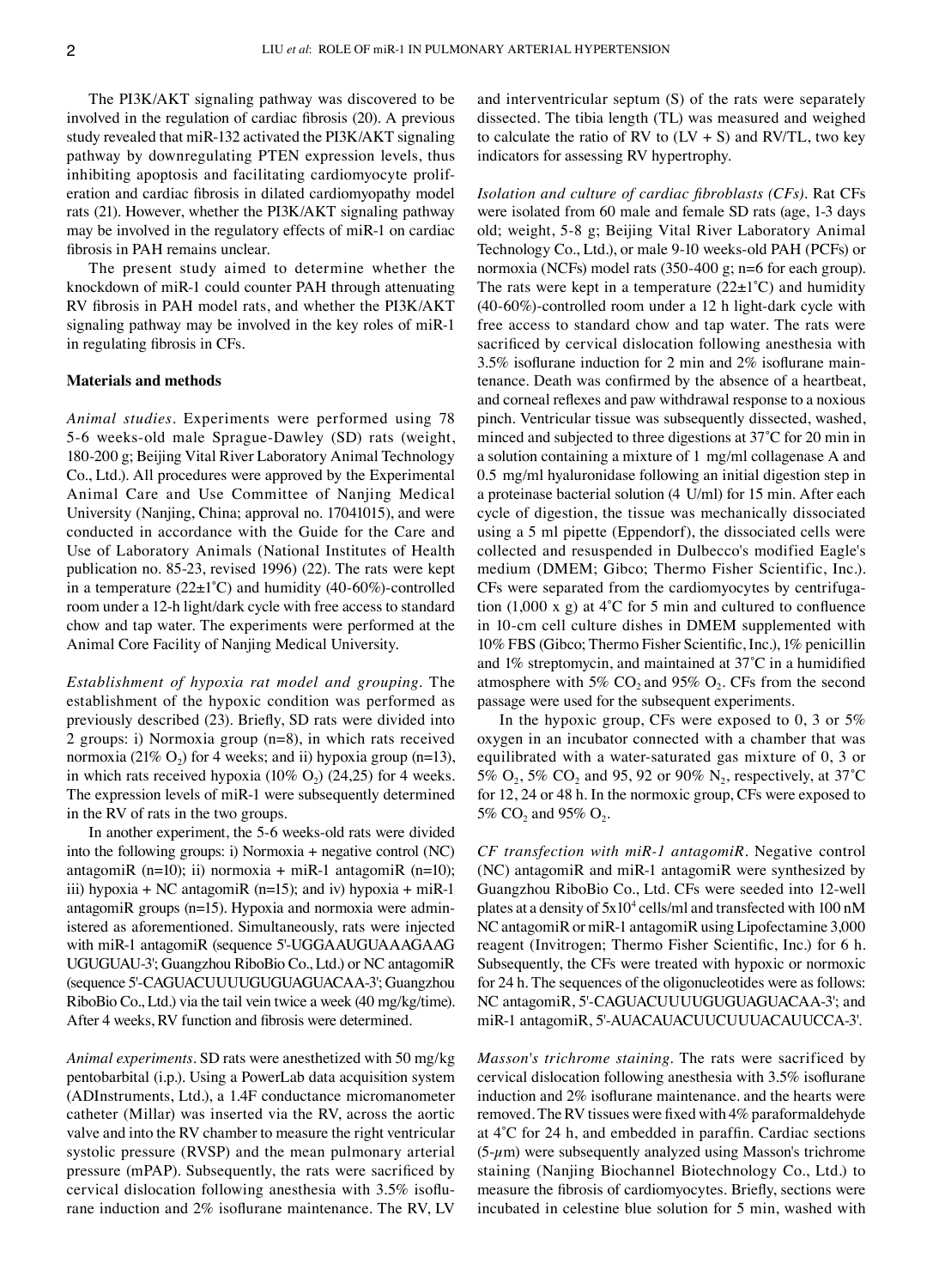|  |  |  |  |  |  |  |  |  | Table I. Primers used for reverse transcription-quantitative PCR. |  |
|--|--|--|--|--|--|--|--|--|-------------------------------------------------------------------|--|
|--|--|--|--|--|--|--|--|--|-------------------------------------------------------------------|--|

| Gene                            | Species | Accession number | Primer sequence $(5\rightarrow 3')$ |
|---------------------------------|---------|------------------|-------------------------------------|
| Collagen I                      | Rat     | <b>BC133728</b>  | F: TCAAGATGGTGGCCGTTAC              |
|                                 |         |                  | R: CTGCGGATGTTCTCAATCTG             |
| Collagen III                    | Rat     | DN815278         | F: CGAGATTAAAGCAAGAGGAA             |
|                                 |         |                  | R: GAGGCTTCTTTACATACCAC             |
| $\alpha$ -smooth muscle actin   | Rat     | BC158550         | F: GTCCCAGACATCAGGGAGTAA            |
|                                 |         |                  | R: TCGGATACTTCAGCGTCAGGA            |
| Connective tissue growth factor | Rat     | BC072503         | F: CAGGGAGTAAGGGACACGA              |
|                                 |         |                  | R: ACAGCAGTTAGGAACCCAGAT            |
| $miR-1$                         | Rat     | NR032116         | F: GGGGTGGAATGTAAAGAA               |
|                                 |         |                  | R: TGCGTGTCGTGGAGTC                 |
| U <sub>6</sub>                  | Rat     | K00784           | F: GCTTCGGCAGCACATATACTAAAAT        |
|                                 |         |                  | R: CGCTTCACGAATTTGCGTGTCAT          |
| <b>GAPDH</b>                    | Rat     | AF106860         | F: GGCACAGTCAAGGCTGAGAATG           |
|                                 |         |                  | R: ATGGTGGTGAAGACGCCAGTA            |
| F, forward; R, reverse.         |         |                  |                                     |

 $H<sub>2</sub>O$ ; incubated in hemalun solution for 5 min, in  $H<sub>2</sub>O$  for 10 min, in 0.5% fuchsine acid and 1.5% Ponceau xylidine for 5 min, washed with H<sub>2</sub>O; incubated in 1% phosphomolybdic acid for 10 min, in 2.5% aniline blue solution for 5 min, washed with H<sub>2</sub>O; incubated in  $1\%$  acetic acid for 1 min, and then briefly in an ascending isopropanol series followed by xylol. All the operations were performed at room temperature. Then 3-5 randomly selected fields of view were selected from each of three sections from one rat and observed under a light microscope (magnification, x200; Carl Zeiss AG). Images were analyzed using Image-Pro Plus software (version 6.0; Media Cybernetics, Inc.).

*Reverse transcription‑quantitative PCR (RT‑qPCR).* Total RNA was extracted from RV tissues or CFs using TRIzol® reagent (Invitrogen; Thermo Fisher Scientific, Inc.). Total RNA was reverse transcribed into cDNA using random primers in a total volume of 10  $\mu$ l and PrimeScript<sup>™</sup> RT Master mix (Takara Biotechnology Co., Ltd.), according to the manufacturer's protocol, at 37˚C for 15 min and 85˚C for 5 sec. cDNA was stored at ‑70˚C prior to use. qPCR of miR‑1, collagen I, collagen III,  $\alpha$ -smooth muscle actin (SMA) and connective tissue growth factor (CTGF) expression levels were determined using SYBR Green I fluorescence (Invitrogen; Thermo Fisher Scientific, Inc). All samples were amplified in triplicate in 96‑well plates using the following thermocycling conditions: Initial denaturation at 95°C for 10 min; followed by 40 cycles at 95°C for 10 sec and 60˚C for 1 min. GAPDH or U6 were used as the internal controls for mRNA and miRNA, respectively. Relative expression levels were quantified using the 2<sup>-∆∆Cq</sup> method (26-29). The primers used for the qPCR are shown in Table I.

*Western blotting.* Total protein was extracted from CFs using RIPA lysis buffer (BioChannel Biotechnology Co., Ltd.) and homogenized. Debris that had not been homogenized was removed, and the supernatant was obtained through centrifugation at 12,000 x g for 10 min at 4˚C. Total protein was quantified by BCA (Beyotime Institute of Biotechnology), and  $\sim$ 50  $\mu$ g protein was separated via 8% SDS-PAGE. The separated proteins were subsequently transferred onto PVDF membranes and blocked by 5% skimmed milk powder at room temperature for 1 h. The membranes were then incubated with the following primary antibodies at 4°C overnight: Anti-collagen I (1:2,000; cat. no. ab34710; Abcam), anti-collagen III (1:5,000; cat. no. ab7778; Abcam), anti‑α‑SMA (1:2,000; cat. no. ab32575; Abcam), anti‑CTGF (1:1,000; cat. no. ab6992; Abcam), anti‑PI3K (1:1,000; cat. no. 4249; Cell Signaling Technology, Inc.), anti‑phosphorylated (p)‑PI3K (1:1,000; cat. no. 17366; Cell Signaling Technology, Inc.), anti‑AKT (1:1,000; cat. no. 4691; Cell Signaling Technology, Inc.), anti-p-AKT (1:2,000; cat. no. 4060; Cell Signaling Technology, Inc.) and anti‑GAPDH (1:10,000, cat. no. ab181602; Abcam). The horseradish peroxidase-conjugated goat anti-rabbit secondary antibody (1:10,000, cat. no. ab7090; Abcam) was added and incubated at room temperature for 1 h. ECL kit (Beyotime Institute of Biotechnology) was used to visualize the proteins. Densitometric analysis was performed using Image‑Pro Plus software (version 6.0; Media Cybernetics, Inc.).

*Statistical analysis.* Statistical analysis was performed using GraphPad Prism 6.0 software (GraphPad Software, Inc.). Data are presented as the mean  $\pm$  SEM. Statistical differences between two groups were determined using a unpaired Student's t-test, while statistical differences between multiple groups were determined using a one‑way ANOVA followed by a Bonferroni's post hoc test. A total of 3 experimental repeats were performed. P<0.05 was considered to indicate a statistically significant difference.

## **Results**

*Hypoxia induces PAH in rats.* PAH was successfully induced by hypoxia in the rat model, as evidenced by an increased mPAP (Fig. 1A) and RVSP (Fig. 1B) compared with rats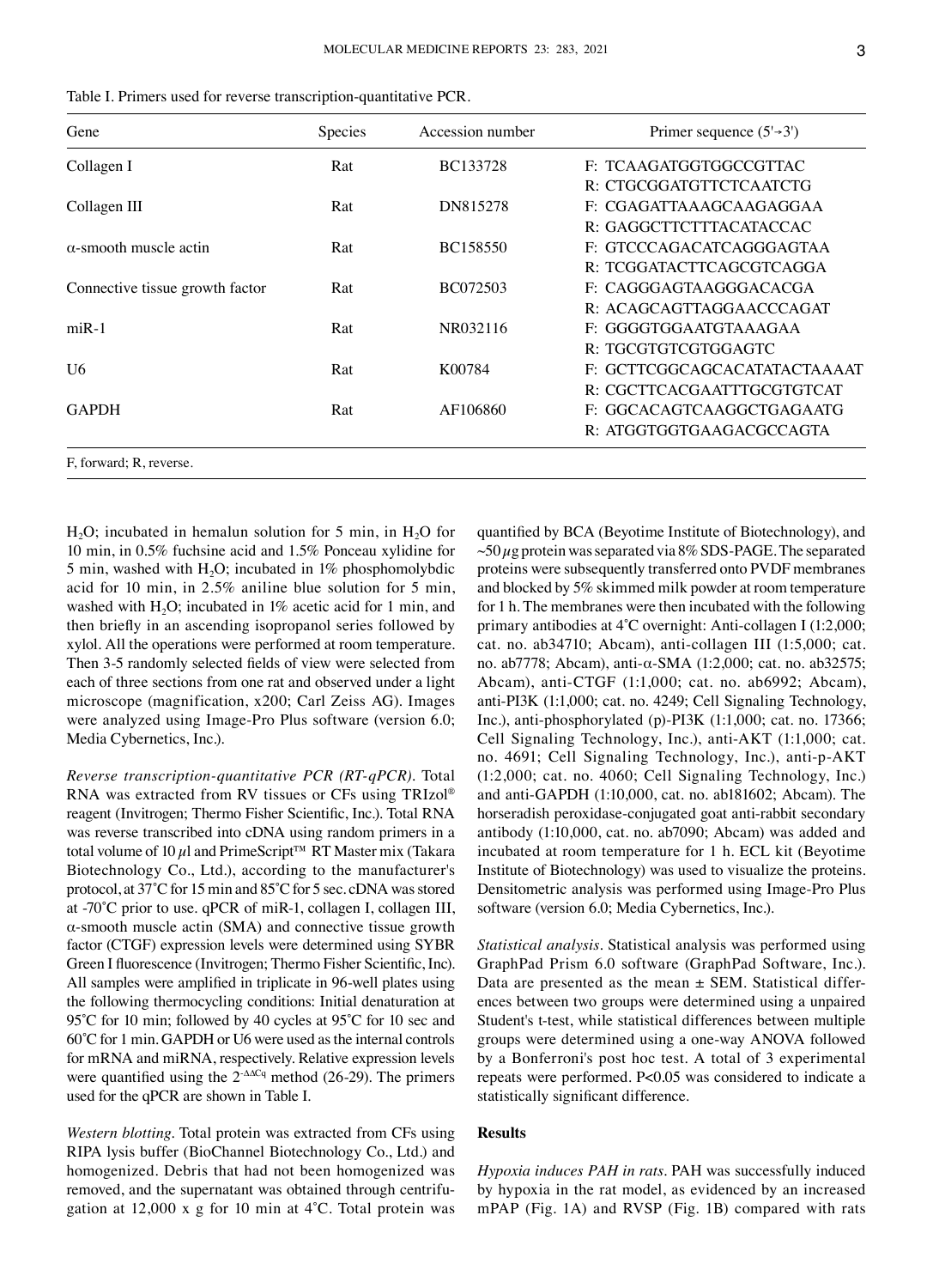

Figure 1. Establishment of PAH model rats through induction by hypoxia. (A) mPAP, (B) RVSP, (C) RV/(LV+S) (D) and RV/TL were increased in PAH model rats exposed to hypoxia. The results are presented as the mean  $\pm$  SEM. n=8 in normoxia group and n=13 in hypoxia group.  $P<0.05$  vs. normoxia. mPAP, mean pulmonary arterial pressure; RVSP, right ventricle systolic pressure; RV, right ventricle; LV, left ventricle; S, interventricular septum; TL, tibia length; PAH, pulmonary arterial hypertension.



Figure 2. Expression levels of miR‑1 in the RV of rats and CFs. (A) miR‑1 expression levels were upregulated in RV of PAH model rats exposed to hypoxia. miR-1 expression levels were upregulated in CFs exposed to (B) hypoxia and (C) hypoxia for different durations. (D) miR-1 antagomiR transfection significantly downregulated the expression levels of miR-1 in the RV of PAH model rats. (E) miR-1 antagomiR transfection significantly downregulated the expression levels of miR-1 in CFs. The results are presented as the mean ± SEM. n=8 in normoxia group and n=13 in hypoxia group. \*P<0.05 vs. normoxia/0 h/normoxia + NC antagomiR; <sup>#</sup>P<0.05 vs. 5% O<sub>2</sub>. miR, microRNA; PAH, pulmonary arterial hypertension; CFs, cardiac fibroblasts; NC, negative control.

exposed to normoxia. Hypoxia exposure also significantly increased  $RV/(LV + S)$  (Fig. 1C) and  $RV/TL$  (Fig. 1D) in the rats compared with normoxia exposure.

*Expression levels of miR-1*. The expression levels of miR-1 were significantly increased in the RV of PAH model rats exposed to hypoxia compared with rats exposed to normoxia (Fig. 2A). To determine the effect of hypoxia on the expression levels of miR-1 in CFs, three gradient  $O_2$  concentrations

were used. The expression levels of miR-1 in CFs were sequentially upregulated as the  $O<sub>2</sub>$  concentration gradually decreased compared with the normoxia group; the exposure to 5 or  $3\%$  O<sub>2</sub> significantly upregulated miR-1 expression levels compared with exposure to normoxia. Notably, exposure to  $N_2$ was more powerful in upregulating miR-1 expression levels compared with 5%  $O_2$  exposure (Fig. 2B). 3%  $O_2$  was selected for use in the following experiments. The expression levels of miR-1 were significantly upregulated following 24 h, but not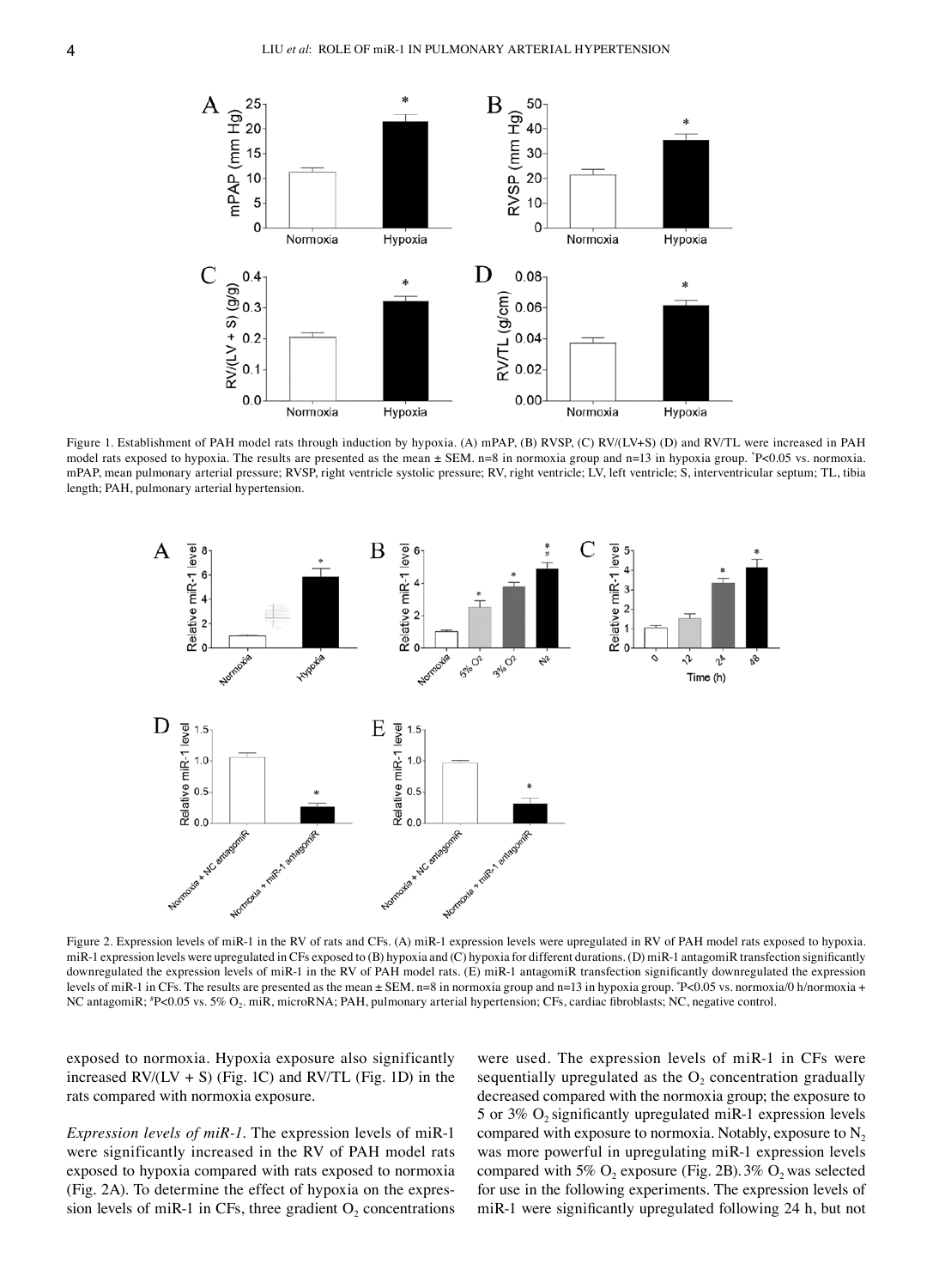

Figure 3. miR-1 antagomiR transfection attenuates hypoxia-induced PAH in rats. miR-1 antagomiR transfection inhibited the increases in the (A) mPAP, (B) RVSP, (C) RV/(LV+S) and (D) RV/TL in PAH model rats exposed to hypoxia. The results are presented as the mean ± SEM. n=10 in normoxia + NC antagomiR and normoxia + miR‑1 antagomiR groups and n=15 in hypoxia + NC antagomiR and hypoxia + miR‑1 antagomiR groups. \* P<0.05 vs. normoxia + NC antagomiR; # P<0.05 vs. hypoxia + NC antagomiR. miR, microRNA; PAH, pulmonary arterial hypertension; mPAP, mean pulmonary arterial pressure; RVSP, right ventricle systolic pressure; RV, right ventricle; LV, left ventricle; S, interventricular septum; TL, tibia length; NC, negative control.

12 h, of hypoxia exposure compared with CFs not exposed to hypoxia; however, this upregulation was not further enhanced after 48 h of exposure compared with 24 h (Fig. 2C). Thus, 24 h hypoxia stimulation was used in the following *in vitro*  experiments. miR-1 antagomiR significantly downregulated the expression levels of miR‑1 in the RV of rats compared with the NC antagomiR (Fig. 2D). Furthermore, the expression levels of miR-1 were significantly downregulated in CFs transfected with miR‑1 antagomiR compared with NC antagomiR (Fig. 2E).

*Effects of miR-1 antagomiR on PAH.* Hypoxia-induced an increase in mPAP, which was inhibited by miR-1 antagomiR (Fig. 3A). RVSP was increased in the rats treated with hypoxia, which was reversed by miR antagomiR (Fig. 3B). The increase of RV/(LV+S) of rats induced by hypoxia was alleviated by miR antagomiR administration (Fig. 3C). RV/TL was elevated in the rats treated by hypoxia, and this increase was attenuated by administration of miR‑1 antagomiR (Fig. 3D).

*Effects of miR‑1 antagomiR on fibrosis in PAH model rats.*  According to the results of Masson's trichrome staining, the RV fibrosis was increased following hypoxia treatment; this increase was subsequently partially reversed following miR‑1 antagomiR transfection (Fig. 4A). The mRNA expression levels of collagen I, collagen III,  $α$ -SMA and CTGF in the RV of PAH model rats exposed to hypoxia were significantly

upregulated; these increases were partially inhibited following miR-1 antagomiR transfection (Fig. 4B).

*Effects of miR‑1 antagomiR on fibrosis in CFs.* Following  $3\%$  O<sub>2</sub> exposure (hypoxia), the mRNA expression levels of collagen I, collagen III,  $\alpha$ -SMA and CTGF were significantly upregulated in CFs compared with the normoxia group, which were all subsequently attenuated following miR-1 antagomiR transfection (Fig. 5A). The protein expression levels of collagen I, collagen III,  $\alpha$ -SMA and CTGF were also significantly upregulated in CFs exposed to hypoxia compared with the normoxia group, and these increases were partially inhibited by miR-1 antagomiR transfection (Fig. 5B).

*Effects of miR-1 antagomiR on fibrosis in CFs.* The expression levels of collagen I in CFs isolated from PAH model rats (PCFs) were significantly upregulated compared with CFs isolated from normoxia rats (NCFs), while the subsequent transfection with miR‑1 antagomiR inhibited this upregulation (Fig. 6). Collagen III expression levels were also significantly upregulated in PAFs compared with NCFs, and were also attenuated by miR‑1 antagomiR transfection. Similarly, the expression levels of  $\alpha$ -SMA and CTGF in PCFs treated with NC antagomiR were upregulated compared with in NCFs treated with NC antagomiR, and the increases in  $\alpha$ -SMA and CTGF expression levels in PCFs were inhibited by miR‑1antagomiR transfection.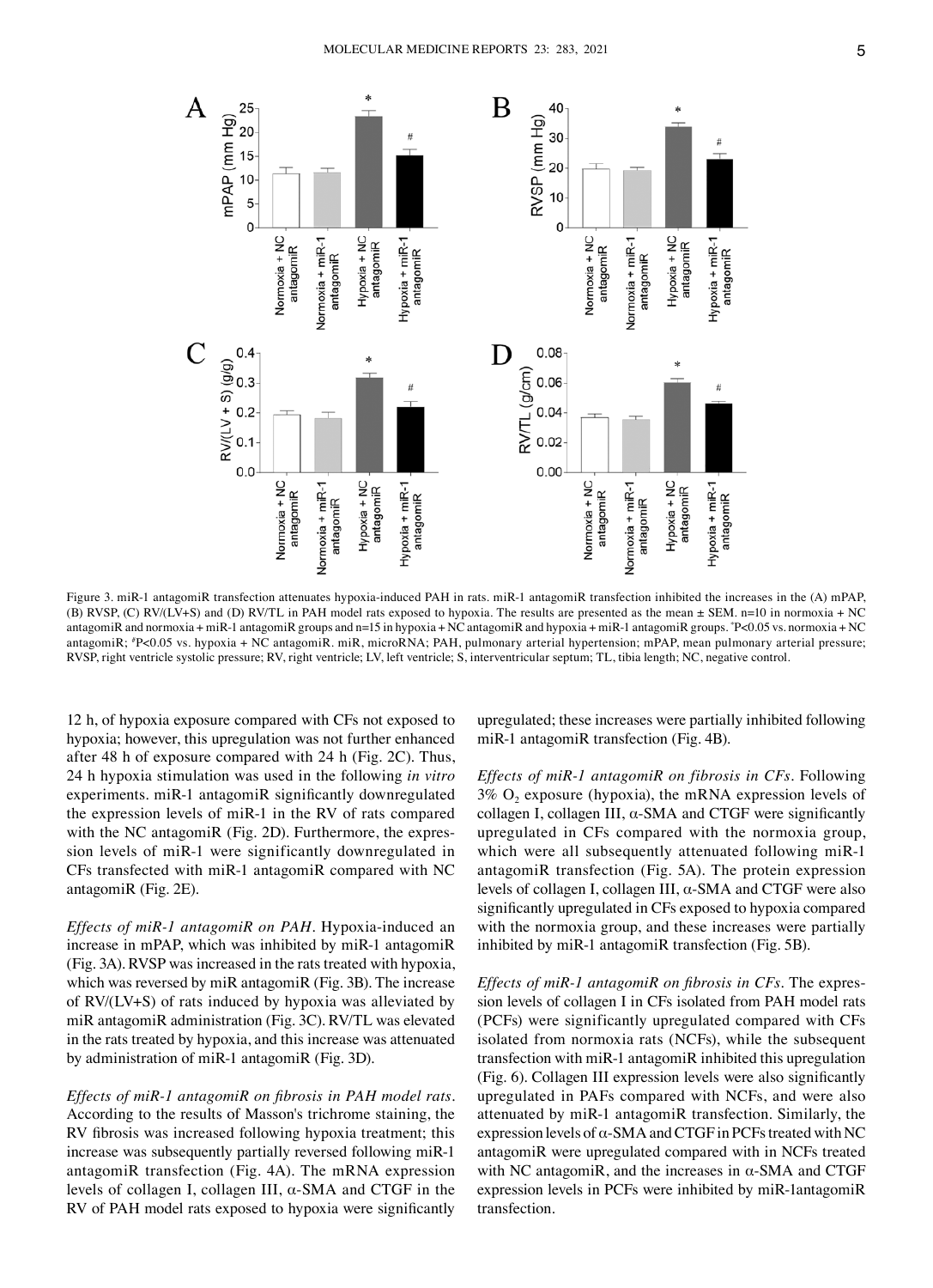

Figure 4. miR-1 antagomiR attenuates RV fibrosis in hypoxia-induced PAH model rats. (A) miR-1 antagomiR transfection inhibits the increase in RV fibrosis in PAH model rats exposed to hypoxia. (B) miR-1 antagomiR transfection inhibits the upregulated expression levels of collagen I, collagen III, α-SMA and CTGF in the RV of PAH model rats exposed to hypoxia. The results are presented as the mean  $\pm$  SEM. n=10 in the normoxia + NC antagomiR and normoxia + miR‑1 antagomiR groups and n=15 in the hypoxia + NC antagomiR and hypoxia + miR‑1 antagomiR groups. \*P<0.05 vs. normoxia + NC antagomiR;<br>\*P<0.05 vs. hypoxia + NC antagomiR. Scale bar, 100 um, miR, microRNA: RV r P<0.05 vs. hypoxia + NC antagomiR. Scale bar, 100 µm. miR, microRNA; RV, right ventricle; PAH, pulmonary arterial hypertension; SMA, smooth muscle actin; CTGF, connective tissue growth factor; NC, negative control.

*Involvement of the PI3K/AKT signaling pathway in PAH.* The expression levels of p‑PI3K/PI3K were upregulated in CFs exposed to hypoxia, and this increase was subsequently inhibited by miR‑1 antagomiR transfection. Furthermore, the expression levels of p‑AKT were also upregulated in CFs exposed to hypoxia compared with the normoxia CFs, and this increase was partially reversed following miR‑1 antagomiR transfection (Fig. 7).

## **Discussion**

Hypoxia plays an initiating role in the pathogenesis of PAH. Numerous miRs have been found to be dysregulated in the lung and heart of PAH model rats under chronic hypoxic and monocrotaline (MCT) environments (30‑32). The results of the present study demonstrated that knocking down miR‑1 expression attenuated PAH and RV fibrosis in PAH model rats, a process that was suggested to involve the PI3K/AKT signaling pathway.

PAH is refractory and devastating; however, there are currently no effective treatments available. miRNAs have emerged as novel targets for PAH treatment and numerous miRNAs play a role in the development of PAH(33). For example, one previous study reported that miR‑204 expression levels were downregulated in lung tissue from humans, mice and rats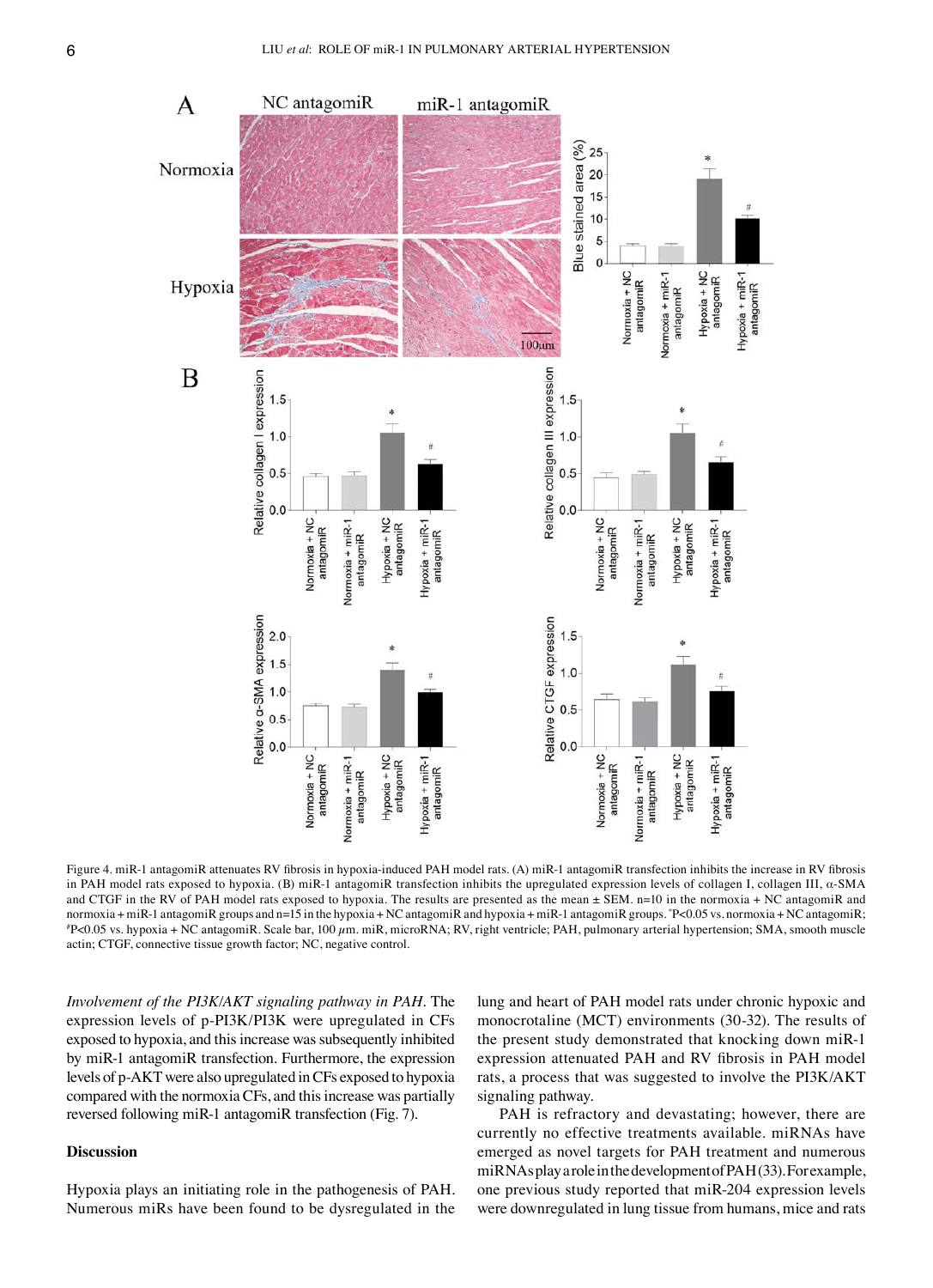

Figure 5. miR-1 antagomiR attenuates the fibrosis of CFs induced by hypoxia. miR-1 antagomiR transfection inhibited the upregulation in the (A) mRNA and (B) protein expression levels of collagen I, collagen III, α‑SMA and CTGF in CFs induced by hypoxia. The results are presented as mean ± SEM. \* P<0.05 vs. normoxia + NC antagomiR; # P<0.05 vs. hypoxia + NC antagomiR. miR, microRNA; CFs, cardiac fibroblasts; SMA, smooth muscle actin; CTCF, connective tissue growth factor; NC, negative control.

with PAH, and knocking down miR-204 expression increased the proliferation and decreased the apoptosis of pulmonary artery smooth muscle cells in patients with PAH (34). The expression levels of miRNAs show model-derived differences.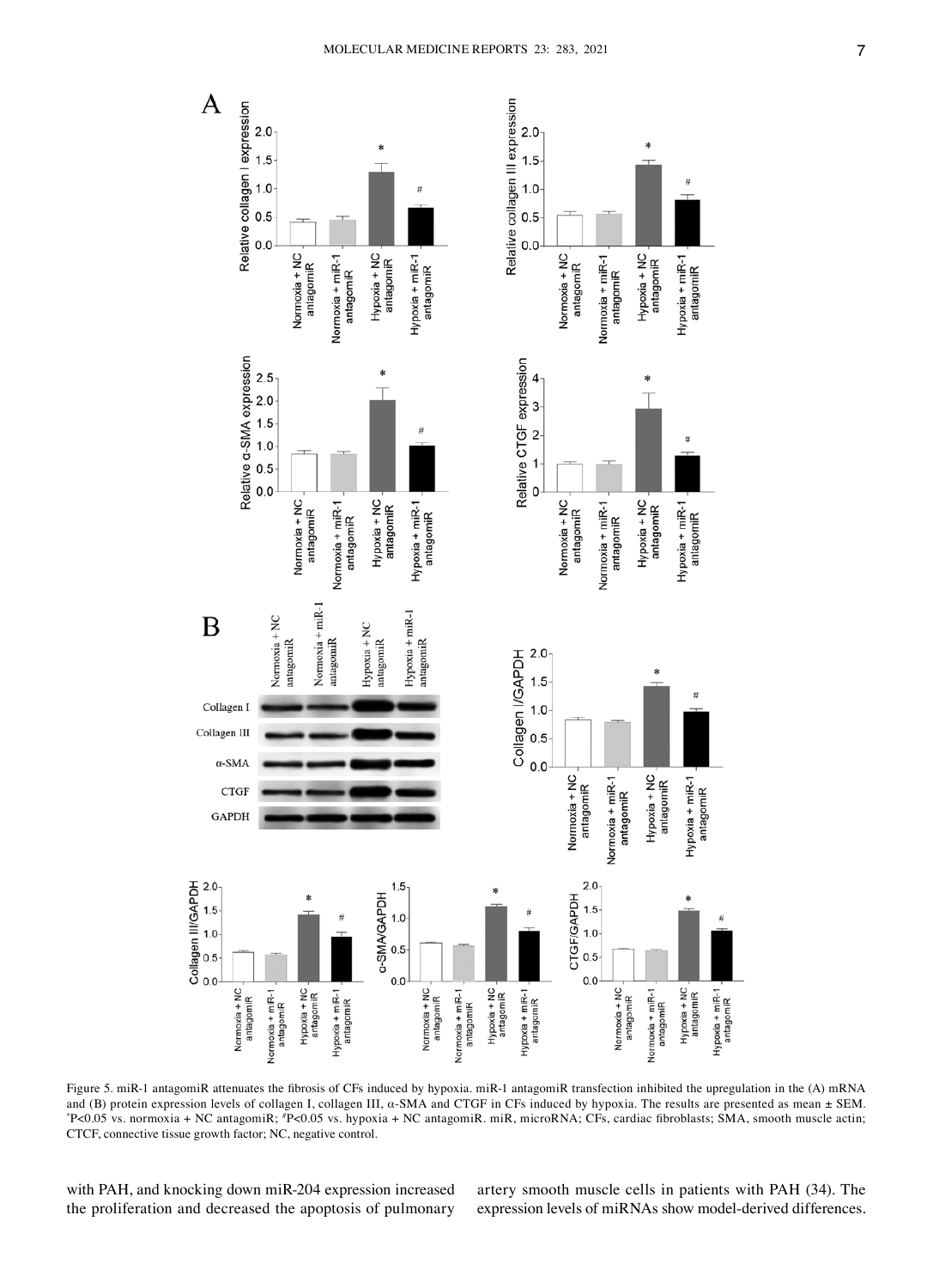

Figure 6. miR‑1 antagomiR attenuates the fibrosis in CFs isolated from PAH model rats. The expression levels of collagen I, collagen III, α‑SMA and CTGF in PCFs treated with NC antagomiR were upregulated compared with NCFs treated with NC antagomiR. These increases were subsequently inhibited by transfection with the miR-1 antagomiR. The results are presented as the mean ± SEM. \*P<0.05 vs. normoxia + NC antagomiR; \*P<0.05 vs. hypoxia + NC antagomiR. miR, microRNA; CFs, cardiac fibroblasts; PAH, pulmonary arterial hypertension; SMA, smooth muscle actin; CTGF, connective tissue growth factor; NC, negative control; PCFs, CFs isolated from PAH model rats; NCFs, CFS isolated from normoxia rats.



Figure 7. Enhancement of PI3K/AKT signaling pathway is inhibited by miR-1 antagomiR. (A) Representative western blotting of p-PI3K, PI3K, p-AKT and AKT expression levels. Expression levels of (B) p‑PI3K/PI3K and (C) p‑AKT/AKT were upregulated in CFs induced by hypoxia, and this increase was reversed by transfection with miR-1 antagomiR. The results are presented as the mean ± SEM. \*P<0.05 vs. normoxia + NC antagomiR; \*P<0.05 vs. hypoxia + NC antagomiR. miR, microRNA; p-, phosphorylated; NC, negative control; CFs, cardiac fibroblasts.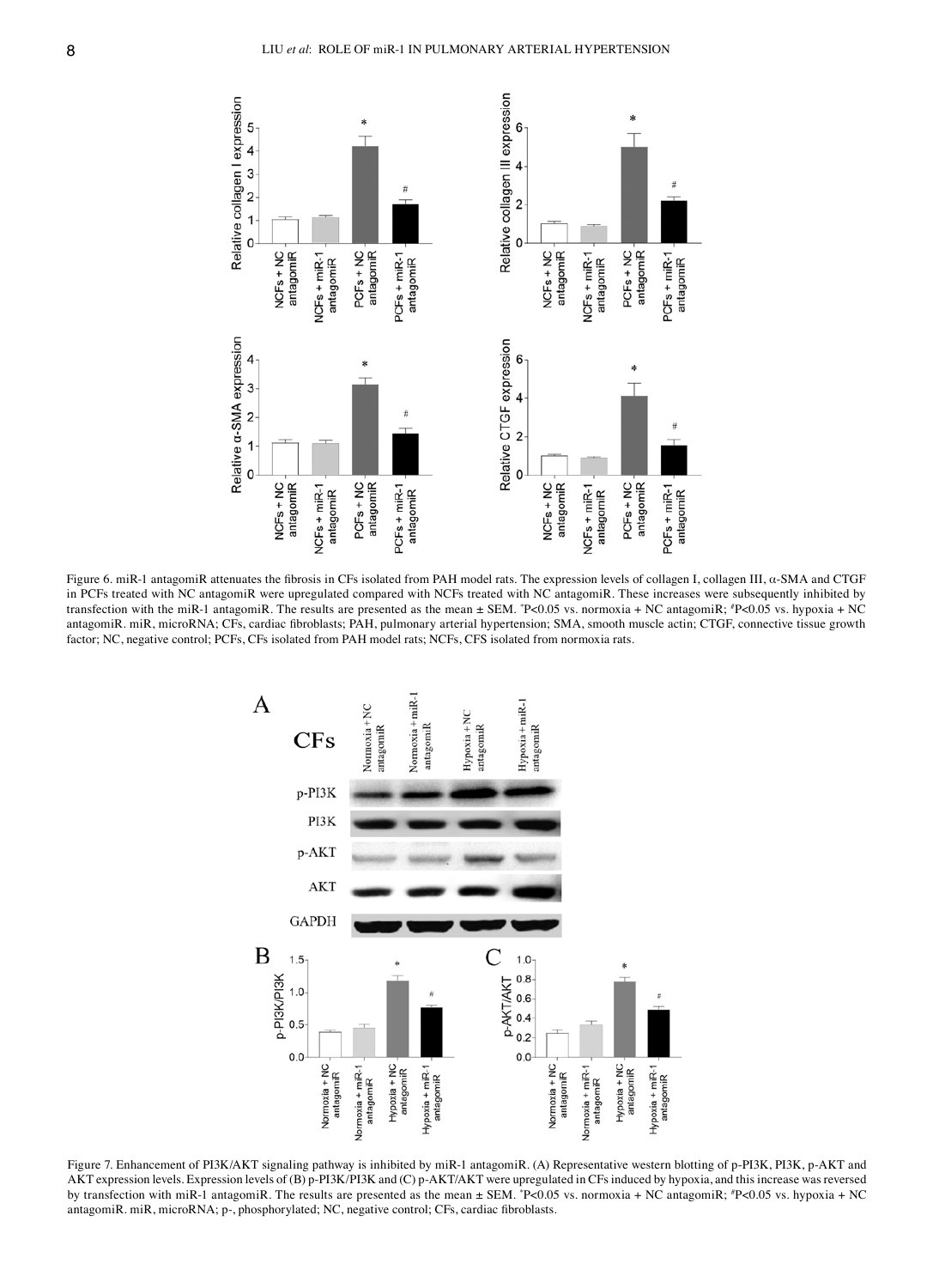For example, MCT and hypoxia induced consistent changes in miR‑30c and miR‑451, yet regulated miR‑22 and miR‑21 differently, suggesting that hypoxia‑ and MCT‑induced PAH share some common elements relating to miRs regulation and differential regulation on miRs (31). The results of the present study revealed that the expression levels of miR‑1 in the RV were upregulated in rats with hypoxia‑induced PAH. In PAH model rats, mPAP and RVSP were also increased, while knocking down miR‑1 expression with an antagomiR reversed these increases in PAH model rats. These results suggested that the expression levels of miR‑1 may be dysregulated in the RV of PAH model rats, and that knocking down miR-1 expression may significantly attenuate PAH.

PAH exerts significant pressure on the RV, usually resulting in RV remodeling (35). Pathological hypertrophy is a feature of RV remodeling (36). Restoring the expression of miR‑223 in the lungs of rats with MCT-induced PAH provided beneficial effects on RV hypertrophy and vascular remodeling in a previous study (37). In the present study, RV hypertrophy was increased in PAH model rats exposed to hypoxia, as indicated by the increases in the RV/(LV+S) and RV/TL. Transfection with the miR-1 antagomiR reversed these increases, indicating that knocking down miR‑1 may control RV hypertrophy in PAH model rats.

RV fibrosis is another feature of PAH‑induced RV remodeling, which is consistently observed in patients with PAH (38,39) and animal models (40,41). The present study found that the expression levels of collagen I, collagen III, α‑SMA and CTGF were upregulated in the RV of PAH model rats exposed to normoxia, and these increases were inhibited following miR-1 antagomiR transfection. miR-1 antagomiR also attenuated the increases in the expression levels of collagen I, collagen III, α‑SMA and CTGF in CFs stimulated with hypoxia. Similarly, the expression levels of collagen I, collagen III, α‑SMA and CTGF in CFs from PAH model rats were upregulated, which were downregulated by miR-1 antagomiR transfection. These results suggested that knocking down miR‑1 expression may reverse the fibrosis of RV in PAH model rats.

The PI3K/AKT signaling pathway plays a key role in the fibrosis of the heart (42). Cardiac fibroblast proliferation and migration following myocardial infarction were found to be regulated by the PTEN/PI3K/AKT/mTOR signaling pathway (20). PI3K/AKT signaling was also demonstrated to be necessary for hypoxia‑induced CF differentiation and extracellular matrix synthesis (43). The results of the present study reported that the expression levels of p-PI3K were upregulated in CFs exposed with hypoxia, while the transfection with the miR-1 antagomiR partially inhibited this increase. Furthermore, the expression levels of p-AKT were also upregulated in CFs exposed with hypoxia, and these expression levels were also reversed following miR-1 antagomiR transfection. These results indicated that the PI3K/AKT signaling pathway may be involved in the regulation of miR-1 in the cardiac fibrosis of PAH.

In conclusion, the findings of the present study suggested that knocking down miR‑1 expression may control PAH, and attenuate RV hypertrophy and fibrosis induced by PAH. The results indicated that these effects may occur via a regulatory mechanism that may involve the PI3K/AKT signaling pathway. Future studies should aim to analyze the expression levels of miR‑1 in patients with PAH to determine whether miR‑1 expression is dysregulated. The present results suggested that miR‑1 may be a potential novel target for the treatment of PAH.

### **Acknowledgements**

Not applicable

#### **Funding**

The present study was supported by grants from the Priority Academic Program Development of Jiangsu Higher Education Institutions (PAPD).

### **Availability of data and materials**

The datasets used and/or analyzed during the current study are available from the corresponding author on reasonable request.

#### **Authors' contributions**

Yu L and Yo L made substantial contributions to conception and design, and acquisition of data. JL and XZ made substantial contributions to analysis of data. QC and WX made substantial contributions to interpretation of data. HW made substantial contributions to design, and drafting the manuscript and revising it. Yu L and HW were responsible for confirming the authenticity of raw data. All authors reviewed and approved the final manuscript.

## **Ethics approval and consent to participate**

All procedures were approved by the Experimental Animal Care and Use Committee of Nanjing Medical University (Nanjing, China; approval no. 17041015), and were conducted in accordance with the Guide for the Care and Use of Laboratory Animals (National Institutes of Health publication no. 85‑23, revised 1996) (22).

#### **Patient consent for publication**

Not applicable.

### **Competing interests**

The authors declare that they have no competing interests.

#### **References**

- 1. Kovacs G, Dumitrescu D, Barner A, Greiner S, Grünig E, Hager A, Köhler T, Kozlik‑Feldmann R, Kruck I, Lammers AE, Mereles D, *et al*: Definition, clinical classification and initial diagnosis of pulmonary hypertension: Updated recommendations from the cologne consensus conference 2018. Int J Cardiol 272S: 11‑19, 2018.
- 2. Lan NSH, Massam BD, Kulkarni SS and Lang CC: Pulmonary arterial hypertension: Pathophysiology and treatment. Diseases 6: 38, 2018.
- 3. Guiot J, Parzibut G, Weber T, Davin L, Dulgheru R, Lancellotti P, Louis R and Vachiery JL: Pulmonary arterial hypertension. Rev Med Liege 74: 139‑45, 2019 (In French).